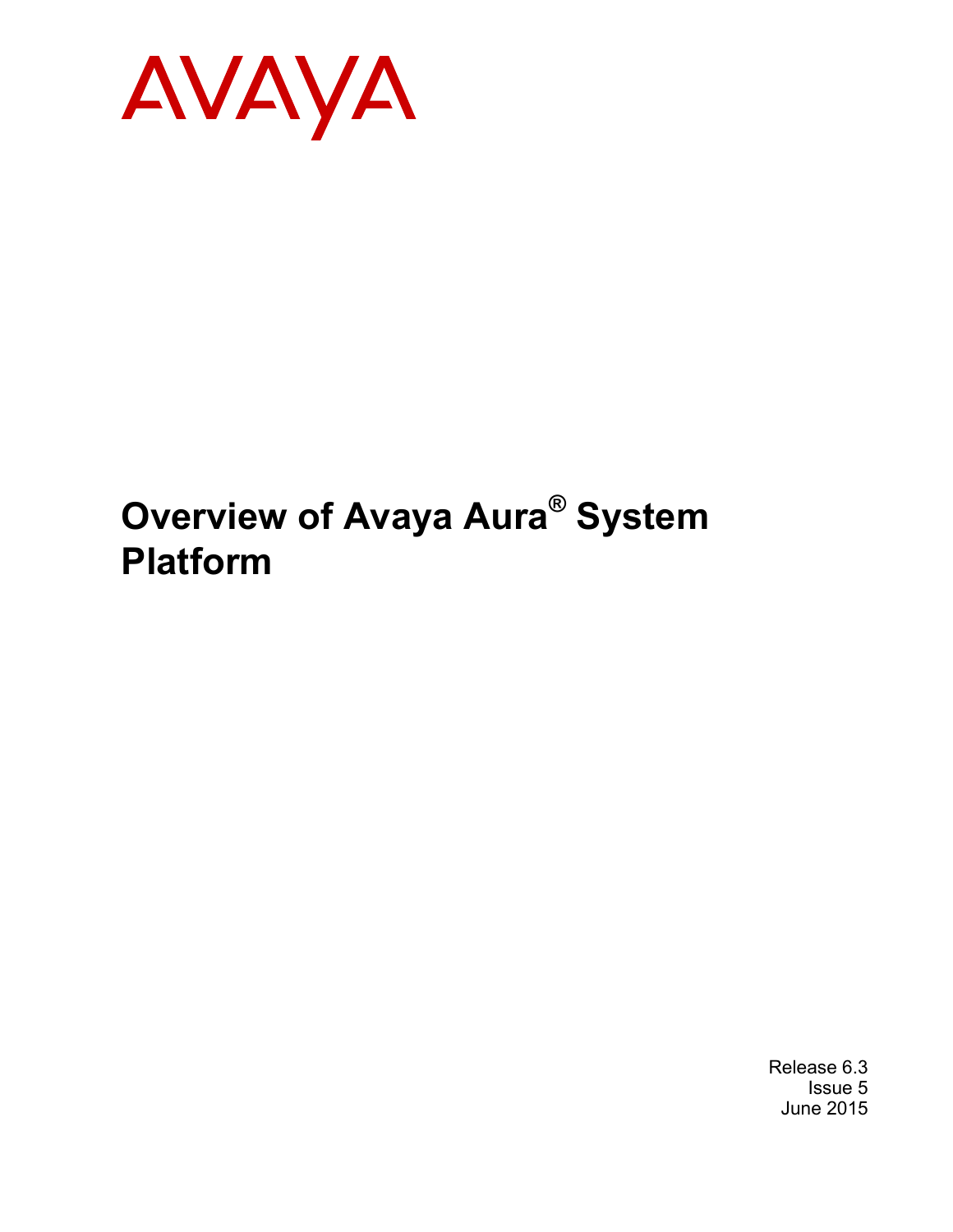### $\degree$  2015 Avaya Inc. All Rights Reserved.

### **Notices**

While reasonable efforts have been made to ensure that the information in this document is complete and accurate at the time of printing, Avaya assumes no liability for any errors. Avaya reserves the right to make changes and corrections to the information in this document without the obligation to notify any person or organization of such changes.

#### **Documentation disclaimer**

"Documentation" means information published by Avaya in varying mediums which may include product information, operating instructions and performance specifications that Avaya may generally make available to users of its products and Hosted Services. Documentation does not include marketing materials. Avaya shall not be responsible for any modifications, additions, or deletions to the original published version of documentation unless such modifications, additions, or deletions were performed by Avaya. End User agrees to indemnify and hold harmless Avaya, Avaya's agents, servants and employees against all claims, lawsuits, demands and judgments arising out of, or in connection with, subsequent modifications, additions or deletions to this documentation, to the extent made by End User.

#### **Link disclaimer**

Avaya is not responsible for the contents or reliability of any linked websites referenced within this site or documentation provided by Avaya. Avaya is not responsible for the accuracy of any information, statement or content provided on these sites and does not necessarily endorse the products, services, or information described or offered within them. Avaya does not guarantee that these links will work all the time and has no control over the availability of the linked pages.

### **Warranty**

Avaya provides a limited warranty on Avaya hardware and software. Refer to your sales agreement to establish the terms of the limited warranty. In addition, Avaya's standard warranty language, as well as information regarding support for this product while under warranty is available to Avaya customers and other parties through the Avaya Support website: [http://support.avaya.com](http://support.avaya.com/) or such successor site as designated by Avaya. Please note that if You acquired the product(s) from an authorized Avaya Channel Partner outside of the United States and Canada, the warranty is provided to You by said Avaya Channel Partner and not by Avaya.

#### **Licenses**

THE SOFTWARE LICENSE TERMS AVAILABLE ON THE AVAYA WEBSITE, [HTTP://SUPPORT.AVAYA.COM/LICENSEINFO](http://support.avaya.com/LicenseInfo) OR SUCH SUCCESSOR SITE AS DESIGNATED BY AVAYA, ARE APPLICABLE TO ANYONE WHO DOWNLOADS, USES AND/OR INSTALLS AVAYA SOFTWARE, PURCHASED FROM AVAYA INC. ANY AVAYA AFFILIATE, OR AN AVAYA CHANNEL PARTNER (AS APPLICABLE) UNDER A COMMERCIAL AGREEMENT WITH AVAYA OR AN AVAYA CHANNEL PARTNER. UNLESS OTHERWISE AGREED TO BY AVAYA IN WRITING, AVAYA DOES NOT EXTEND THIS LICENSE IF THE SOFTWARE WAS OBTAINED FROM ANYONE OTHER THAN AVAYA, AN AVAYA AFFILIATE OR AN AVAYA CHANNEL PARTNER; AVAYA RESERVES THE RIGHT TO TAKE LEGAL ACTION AGAINST YOU AND ANYONE ELSE USING OR SELLING THE SOFTWARE WITHOUT A LICENSE. BY INSTALLING, DOWNLOADING OR USING THE SOFTWARE, OR AUTHORIZING OTHERS TO DO SO, YOU, ON BEHALF OF YOURSELF AND THE ENTITY FOR WHOM YOU ARE INSTALLING, DOWNLOADING OR USING THE SOFTWARE (HEREINAFTER REFERRED TO INTERCHANGEABLY AS "YOU" AND "END USER"), AGREE TO THESE TERMS AND CONDITIONS AND CREATE A BINDING CONTRACT BETWEEN YOU AND AVAYA INC. OR THE APPLICABLE AVAYA AFFILIATE ("AVAYA").

Avaya grants You a license within the scope of the license types described below, with the exception of Heritage Nortel Software, for which the scope of the license is detailed below. Where the order documentation does not expressly identify a license type, the applicable license will be a Designated System License. The

applicable number of licenses and units of capacity for which the license is granted will be one (1), unless a different number of licenses or units of capacity is specified in the documentation or other materials available to You. "Software" means computer programs in object code, provided by Avaya or an Avaya Channel Partner, whether as stand-alone products, pre-installed on hardware products, and any upgrades, updates, patches, bug fixes, or modified versions thereto. "Designated Processor" means a single stand-alone computing device. "Server" means a Designated Processor that hosts a software application to be accessed by multiple users. "Instance" means a single copy of the Software executing at a particular time: (i) on one physical machine; or (ii) on one deployed software virtual machine ("VM") or similar deployment.

### **License types**

Designated System(s) License (DS). End User may install and use each copy or an Instance of the Software only on a number of Designated Processors up to the number indicated in the order. Avaya may require the Designated Processor(s) to be identified in the order by type, serial number, feature key, Instance, location or other specific designation, or to be provided by End User to Avaya through electronic means established by Avaya specifically for this purpose.

Concurrent User License (CU). End User may install and use the Software on multiple Designated Processors or one or more Servers, so long as only the licensed number of Units are accessing and using the Software at any given time. A "Unit" means the unit on which Avaya, at its sole discretion, bases the pricing of its licenses and can be, without limitation, an agent, port or user, an e-mail or voice mail account in the name of a person or corporate function (e.g. webmaster or helpdesk), or a directory entry in the administrative database utilized by the Software that permits one user to interface with the Software. Units may be linked to a specific, identified Server or an Instance of the Software.

Database License (DL). End User may install and use each copy or an Instance of the Software on one Server or on multiple Servers provided that each of the Servers on which the Software is installed communicates with no more than one Instance of the same database.

CPU License (CP). End User may install and use each copy or Instance of the Software on a number of Servers up to the number indicated in the order provided that the performance capacity of the Server(s) does not exceed the performance capacity specified for the Software. End User may not re-install or operate the Software on Server(s) with a larger performance capacity without Avaya's prior consent and payment of an upgrade fee.

Named User License (NU). You may: (i) install and use the Software on a single Designated Processor or Server per authorized Named User (defined below); or (ii) install and use the Software on a Server so long as only authorized Named Users access and use the Software. "Named User", means a user or device that has been expressly authorized by Avaya to access and use the Software. At Avaya's sole discretion, a "Named User" may be, without limitation, designated by name, corporate function (e.g., webmaster or helpdesk), an e-mail or voice mail account in the name of a person or corporate function, or a directory entry in the administrative database utilized by the Software that permits one user to interface with the Software.

Shrinkwrap License (SR). You may install and use the Software in accordance with the terms and conditions of the applicable license agreements, such as "shrinkwrap" or "clickthrough" license accompanying or applicable to the Software ("Shrinkwrap License").

#### **Copyright**

Except where expressly stated otherwise, no use should be made of materials on this site, the Documentation, Software, Hosted Service, or hardware provided by Avaya. All content on this site, the documentation, Hosted Service, and the product provided by Avaya including the selection, arrangement and design of the content is owned either by Avaya or its licensors and is protected by copyright and other intellectual property laws including the sui generis rights relating to the protection of databases. You may not modify, copy, reproduce, republish, upload, post, transmit or distribute in any way any content, in whole or in part, including any code and software unless expressly authorized by Avaya. Unauthorized reproduction, transmission, dissemination, storage, and or use without the express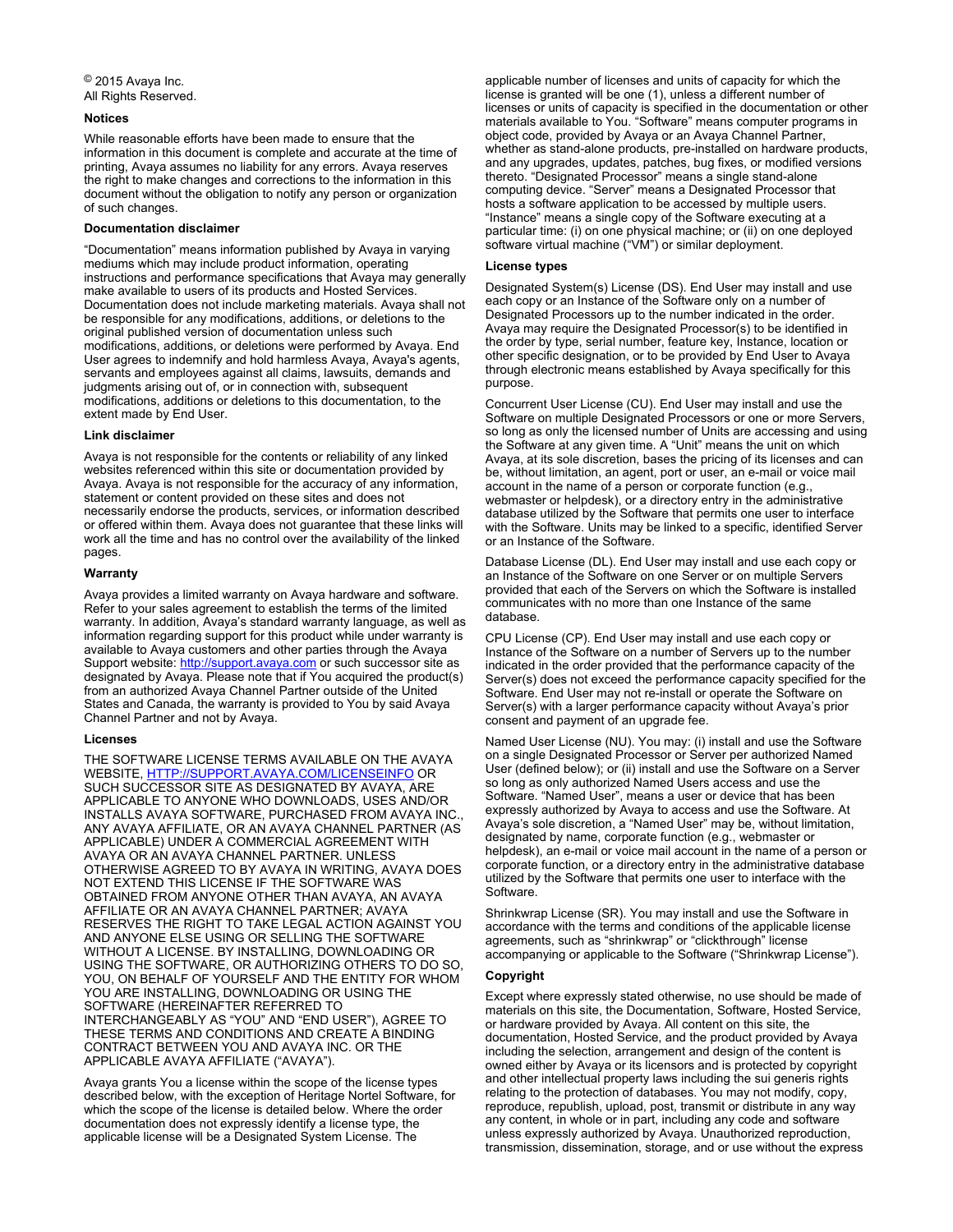written consent of Avaya can be a criminal, as well as a civil offense under the applicable law.

### **Third Party Components**

"Third Party Components" mean certain software programs or portions thereof included in the Software or Hosted Service may contain software (including open source software) distributed under third party agreements ("Third Party Components"), which contain terms regarding the rights to use certain portions of the Software ("Third Party Terms"). As required, information regarding distributed Linux OS source code (for those products that have distributed Linux OS source code) and identifying the copyright holders of the Third Party Components and the Third Party Terms that apply is available in the products, Documentation or on Avaya's website at: [http://](http://support.avaya.com/Copyright) [support.avaya.com/Copyright](http://support.avaya.com/Copyright) or such successor site as designated by Avaya. You agree to the Third Party Terms for any such Third Party Components.

### **Preventing Toll Fraud**

"Toll Fraud" is the unauthorized use of your telecommunications system by an unauthorized party (for example, a person who is not a corporate employee, agent, subcontractor, or is not working on your company's behalf). Be aware that there can be a risk of Toll Fraud associated with your system and that, if Toll Fraud occurs, it can result in substantial additional charges for your telecommunications services.

### **Avaya Toll Fraud intervention**

If You suspect that You are being victimized by Toll Fraud and You need technical assistance or support, call Technical Service Center Toll Fraud Intervention Hotline at +1-800-643-2353 for the United States and Canada. For additional support telephone numbers, see the Avaya Support website: <http://support.avaya.com> or such successor site as designated by Avaya. Suspected security vulnerabilities with Avaya products should be reported to Avaya by sending mail to: securityalerts@avaya.com.

#### **Trademarks**

Avaya Aura is a registered trademark of Avaya.

All non-Avaya trademarks are the property of their respective owners.

PuTTY is copyright 1997-2009 Simon Tatham.

#### **Downloading Documentation**

For the most current versions of Documentation, see the Avaya Support website: <http://support.avaya.com>, or such successor site as designated by Avaya.

### **Contact Avaya Support**

See the Avaya Support website:<http://support.avaya.com>for product or Hosted Service notices and articles, or to report a problem with your Avaya product or Hosted Service. For a list of support telephone numbers and contact addresses, go to the Avaya Support website: <http://support.avaya.com>(or such successor site as designated by Avaya), scroll to the bottom of the page, and select Contact Avaya Support.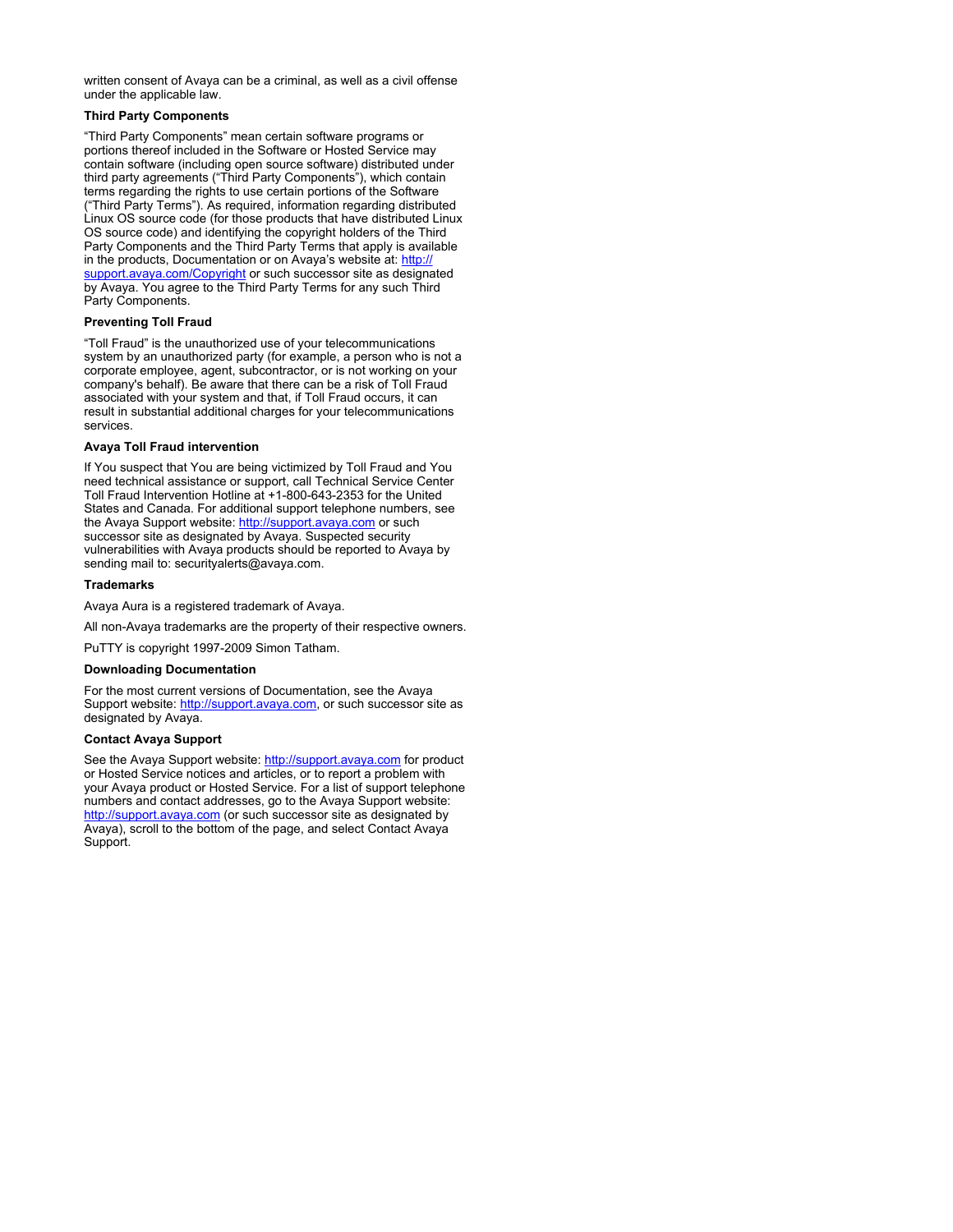## **Contents**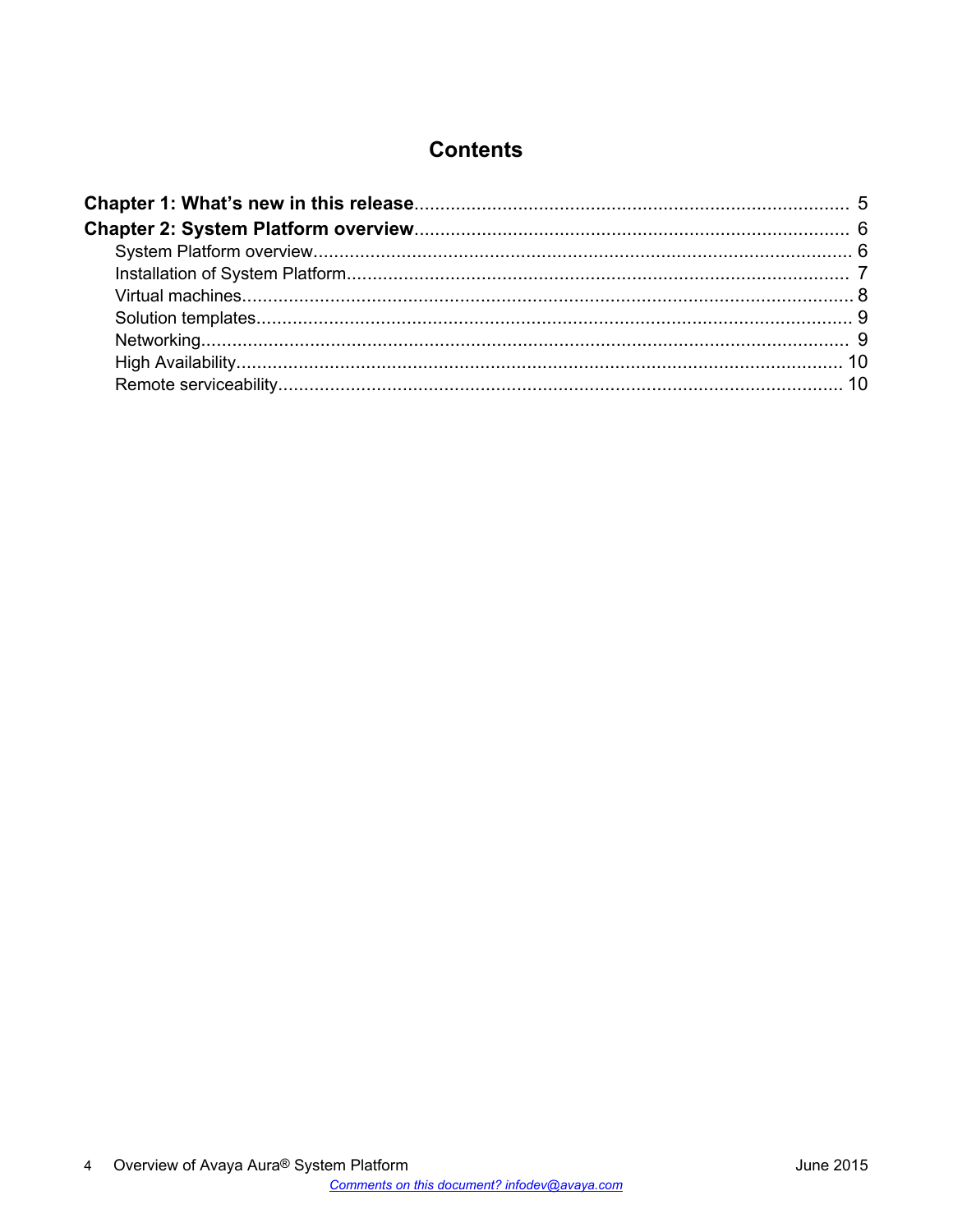# <span id="page-4-0"></span>**Chapter 1: What's new in this release**

### **Release 6.3.7**

System Platform 6.3.7 includes the following new features:

• Support for the new, Avaya S8300E server.

### **Release 6.3.4**

System Platform 6.3.4 includes the following new features:

- 6.3.4 updates allow System Manager to be able to upgrade System Platform remotely.
- Support for Internet Explorer 8, Internet Explorer 9, Firefox 19, and Firefox 18.

### **Release 6.3.1**

System Platform 6.3.1 includes the following new features:

- Support for new servers, HP ProLiant DL360p G8 and Dell™ PowerEdge™ R620.
- SHA2 instead of MD5 for login password hashes. Users must change their existing passwords for SHA2 hashes to take effect. MD5 hashes are retained until users change their passwords. If the 6.3.1 patch is removed, previous users and passwords are restored, and any new users that were created in 6.3.1 are removed.
- Ability to generate and install SSH certificate keys.
- Enhancement of cust account to be fully read-only and have no access to the command line. The cust account cannot access SSH or other remote access commands from the command line.
- Support for larger size Services VM 3.0 for the new servers. Earlier servers do not support the larger Services VM.

You must upgrade the Services VM to version 3.0 if you require it. It is not included with System Platform 6.3.1. See *Implementing and Administering Services-VM on Avaya Aura® System Platform* at [http://support.avaya.com](http://support.avaya.com/) for the upgrade procedure. Services VM 3.0 includes support for small and medium configurations and for Avaya Diagnostic Server 1.0. For more information on Avaya Diagnostic Server, see the documentation at [http://](http://support.avaya.com/) [support.avaya.com](http://support.avaya.com/).

• Support for Internet Explorer 8, Internet Explorer 9, Firefox 19, and Firefox 18.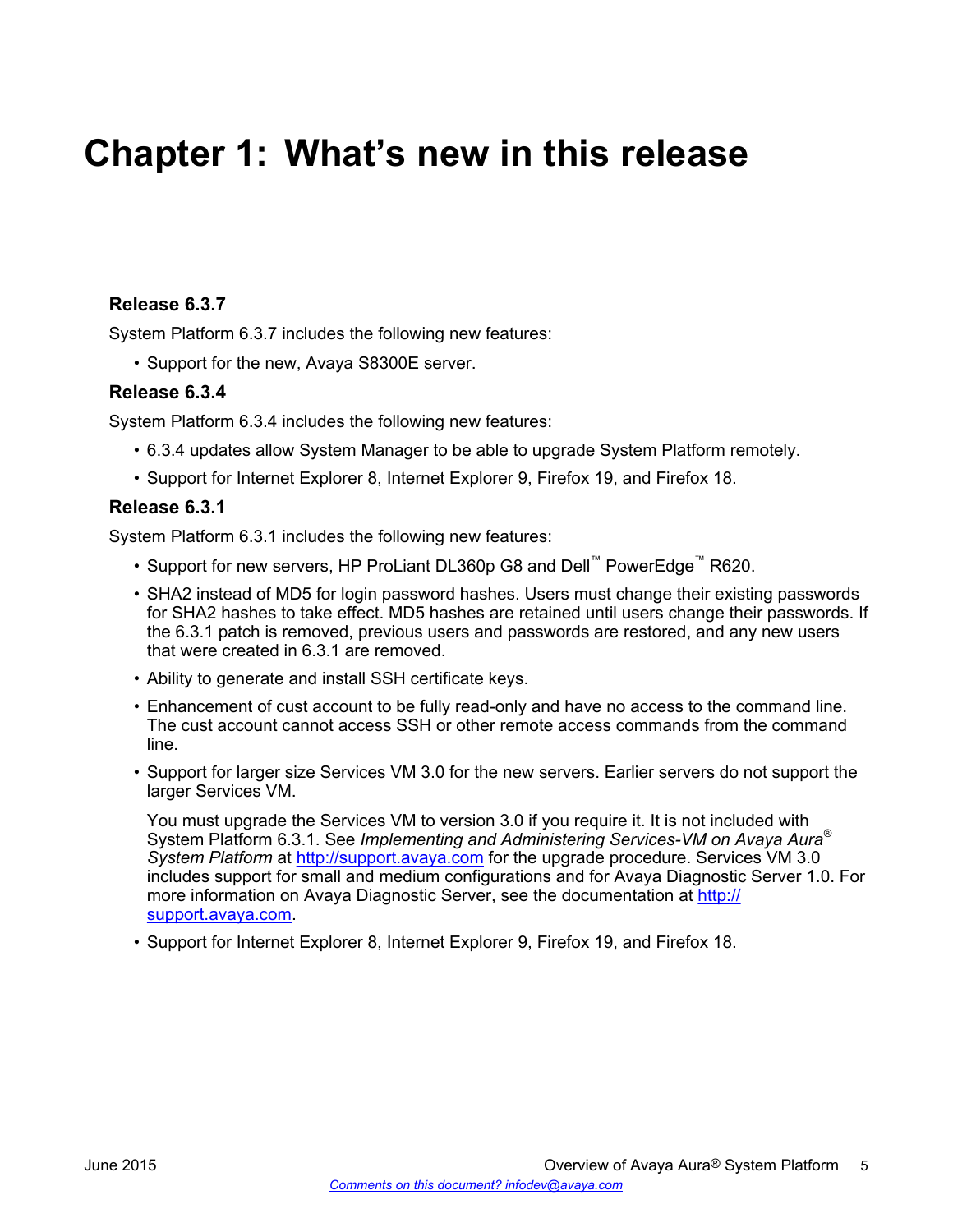# <span id="page-5-0"></span>**Chapter 2: System Platform overview**

## **System Platform overview**

Avaya Aura® System Platform technology delivers simplified deployment of Unified Communications and Contact Center applications. This framework leverages virtualization technology, predefined templates, common installation, licensing, and support infrastructure.

System Platform:

- is a software platform running CentOS plus Xen open source hypervisor for virtual machine monitoring and management
- hosts one or more Avaya products, each running on its own virtual server (virtual machine), all running on a single physical server platform
- provides a set of utilities commonly required for Avaya products, including installation, upgrade, backup/restore, licensing server, hardware monitoring and alarming, and remote access

The following figure shows an abstraction of the System Platform virtualized environment:



Avaya deploys System Platform through a *virtual appliance* model. The model includes:

• An Avaya-defined common server platform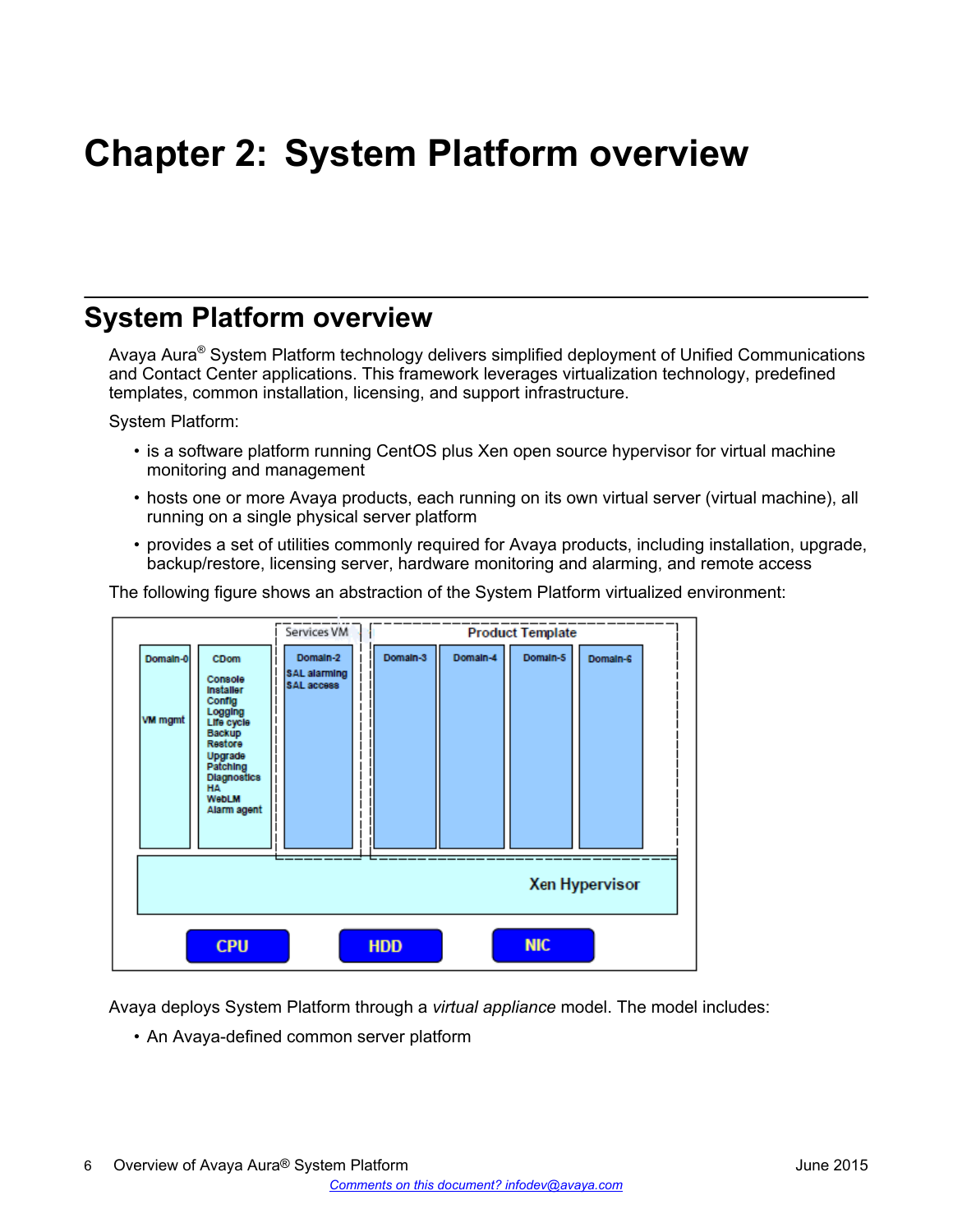- <span id="page-6-0"></span>• An Operating System (O/S) for allocating and managing server hardware resources (CPU, memory, disk storage, and network interfaces) among virtual machine instances running on the server platform
- System Platform
- An Avaya solution template containing a bundled suite of pre-integrated Avaya software applications
- A Secure Access Gateway, supporting a Secure Access Link (SAL) for remote diagnosis by Avaya or an Avaya Partner.

### **Advantages of System Platform**

Advantages of System Platform include:

- Consolidation of servers
- Simpler maintenance
- Faster disaster recovery
- Easy installation of any Avaya Aura® solution template (bundled applications suite) on a single server platform
- Simpler and faster deployment of applications and solutions
- Efficient licensing of applications and solutions
- Security
- Portability of applications
- Reduction of operating costs
- Avaya common look-and-feel Web Console (Web Graphical User Interface) for server, virtual machine, application, and overall solution management.
- Remote access and automated alarm reporting for Network Management Systems monitored by Avaya Services and Avaya Partners personnel
- High Availability option for failover using active and standby servers
- Coordinated backup and restore
- Coordinated software upgrades

## **Installation of System Platform**

Avaya provides an installation wizard program for System Platform software on Avaya-defined common server platforms.

After System Platform installation, you install Avaya Aura® solution templates on the same server. Template installation significantly streamlines solution deployment across your organization. Installation wizard software installs a solution template in less time than if you installed multiple applications individually. The installation process is simple and requires only personnel with basic software installation skills. System Platform also supports remote installation of Avaya Aura<sup>®</sup> solution templates.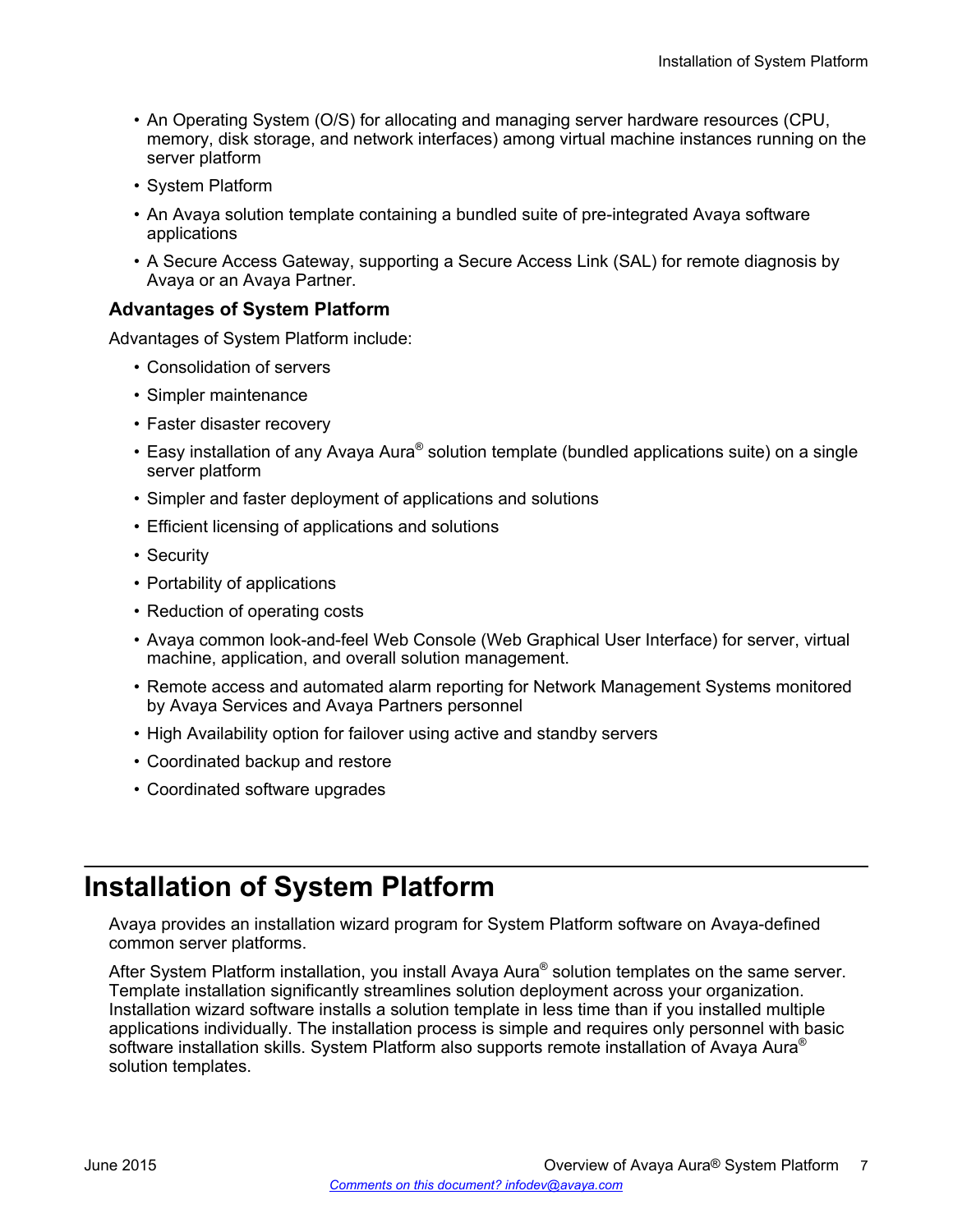## <span id="page-7-0"></span>**Virtual machines**

System Platform interacts with the following virtual machines:

- System domain (dom0) virtual machine
- Console domain (cdom) virtual machine
- Services domain (services vm) virtual machine
- Template virtual machines

### **System domain virtual machine**

In addition to exporting virtualized instances of CPU, memory, network and block devices, the system exposes a control interface to manage how these resources are shared between the running domains. Access to the control interface is restricted to one specially-privileged virtual machine, known as domain 0 or System Domain.

### **Console domain virtual machine**

The Console Domain virtual machine is a part of System Platform and contains many platform elements, including the System Platform Web Console.

The Console Domain is capable of deploying and running the following plug-ins:

- Virtual Appliance (VA) plug-ins, which interact with virtual appliances for operations such as backing up and restoring data, providing sanity heartbeats, and getting version information
- Preinstallation plug-ins, which accept parameters that are configured by the user at the time of installation
- Post-installation plug-ins
- Backup plug-in
- Restore plug-in
- Patch plug-ins, which install or uninstall patches in the system

In the System Platform Web Console, the Console Domain displays as **cdom**.

In its virtual machine command line, the Console Domain displays as **udom**.

### **Services domain virtual machine**

The Services virtual machine (Services vm) hosts embedded SAL operations for remote monitoring and diagnosis.

### **Template virtual machines**

During template installation, System Platform creates one or more template virtual machines, where each virtual machine provides an independent virtual server environment for one Avaya Aura® applications. All of the applications running on the various template virtual machines together deploy an Avaya Aura® solution.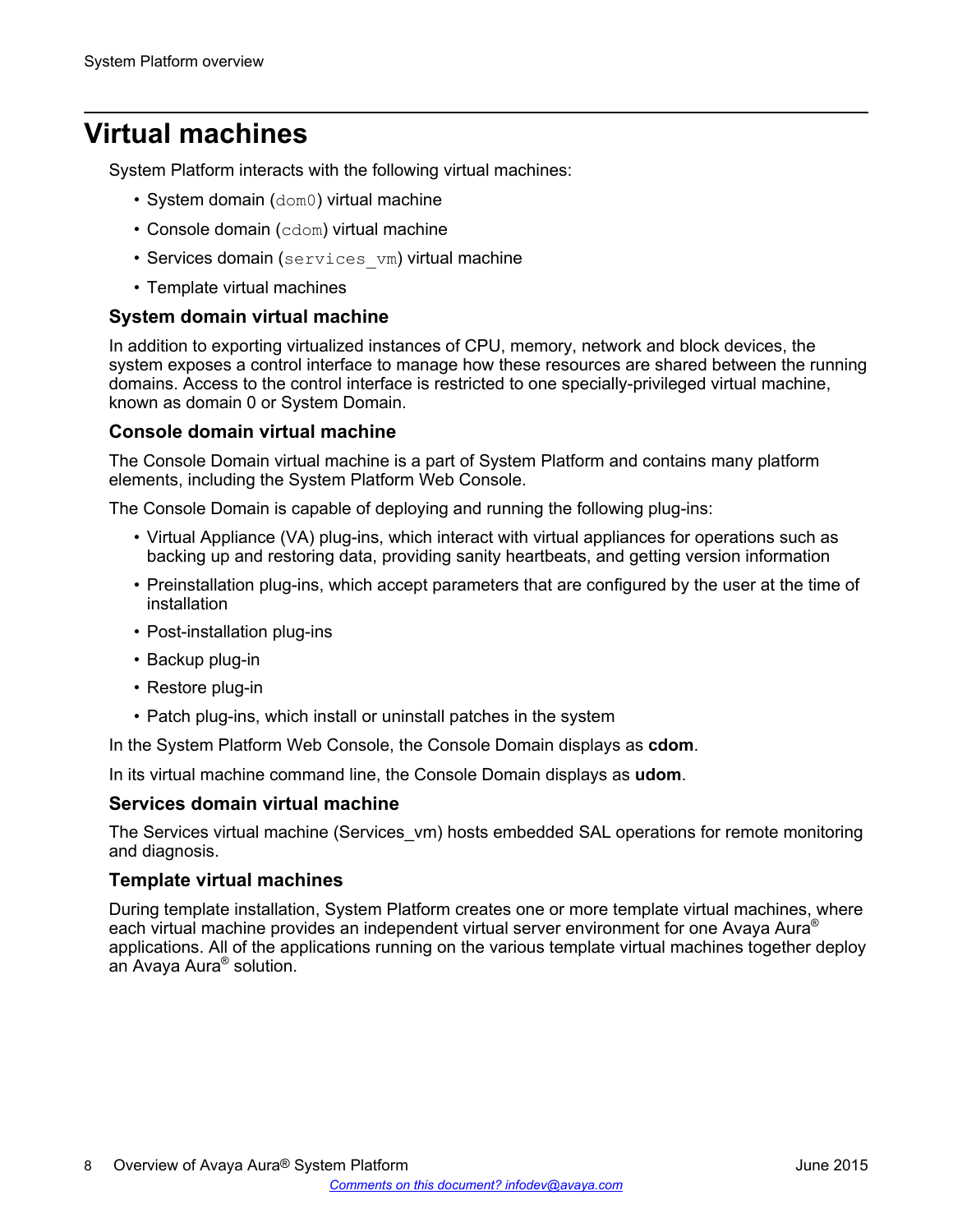## <span id="page-8-0"></span>**Solution templates**

A solution template is a set of one or more Avaya applications that are preintegrated for easy installation on System Platform. Installation personnel must download these templates from the Product Licensing and Delivery System (PLDS) at [http://plds.avaya.com.](http://plds.avaya.com) PLDS allows Avaya customers, Avaya Partners, and associates to manage software licensing and to download software for various Avaya products.

System Platform provides an installation wizard for the template. The installation wizard enables you to configure template-specific parameters, including network and server details, or to upload a preconfigured Electronic Preinstallation Worksheet (EPW) created in a stand-alone version of the installation wizard.

### **Note:**

You must install System Platform before installing solution template software on a single server. Some solutions offer a server with System Platform and an Avaya Aura® solution template preinstalled.

## **Networking**

System Platform uses software bridging to support networking for virtual machines. Software bridging works like a network switch inside the system. During installation, System Platform creates two software bridges: *avpublic* and *avprivate*.

The avpublic bridge connects to a physical interface and serves as the default connection to your LAN. Most virtual machines have a virtual interface on the avpublic bridge to connect to your network. You can reach avpublic IP addresses by using PING over your network.

The avprivate bridge does not connect to any physical interface, but instead provides internal communication among the virtual machine instances running on a single server hardware platform. You cannot reach avprivate IP addresses by using PING over your network.

Some templates require additional connections to your network. In some cases, System Platform creates another software bridge for this purpose. This bridge contains the name specified by the template, and the name is visible during template installation or in the Network Configuration page.

If a virtual machine has high or real time traffic requirements, it can be assigned a dedicated network interface card (NIC) in the template file. This means that the virtual machine is assigned another physical NIC on the system and does not use avpublic. For example, in the Solution for Midsize Enterprise, Application Enablement Services uses eth3. See related solution template documentation for more information.

If a virtual machine in the installed template requires a dedicated NIC, it must have a separate cable connection to your network. Both the avpublic interface and the dedicated NIC must be connected to the network for those machines to communicate in the same way as if they were separate physical machines. For example, in the Solution for Midsize Enterprise, the Console Domain is on the avpublic bridge and Application Enablement Services has a dedicated NIC (eth 3). In this case you must connect eth0 and eth3 to the network before attempting to ping the Application Enablement Services virtual machine from the Console Domain.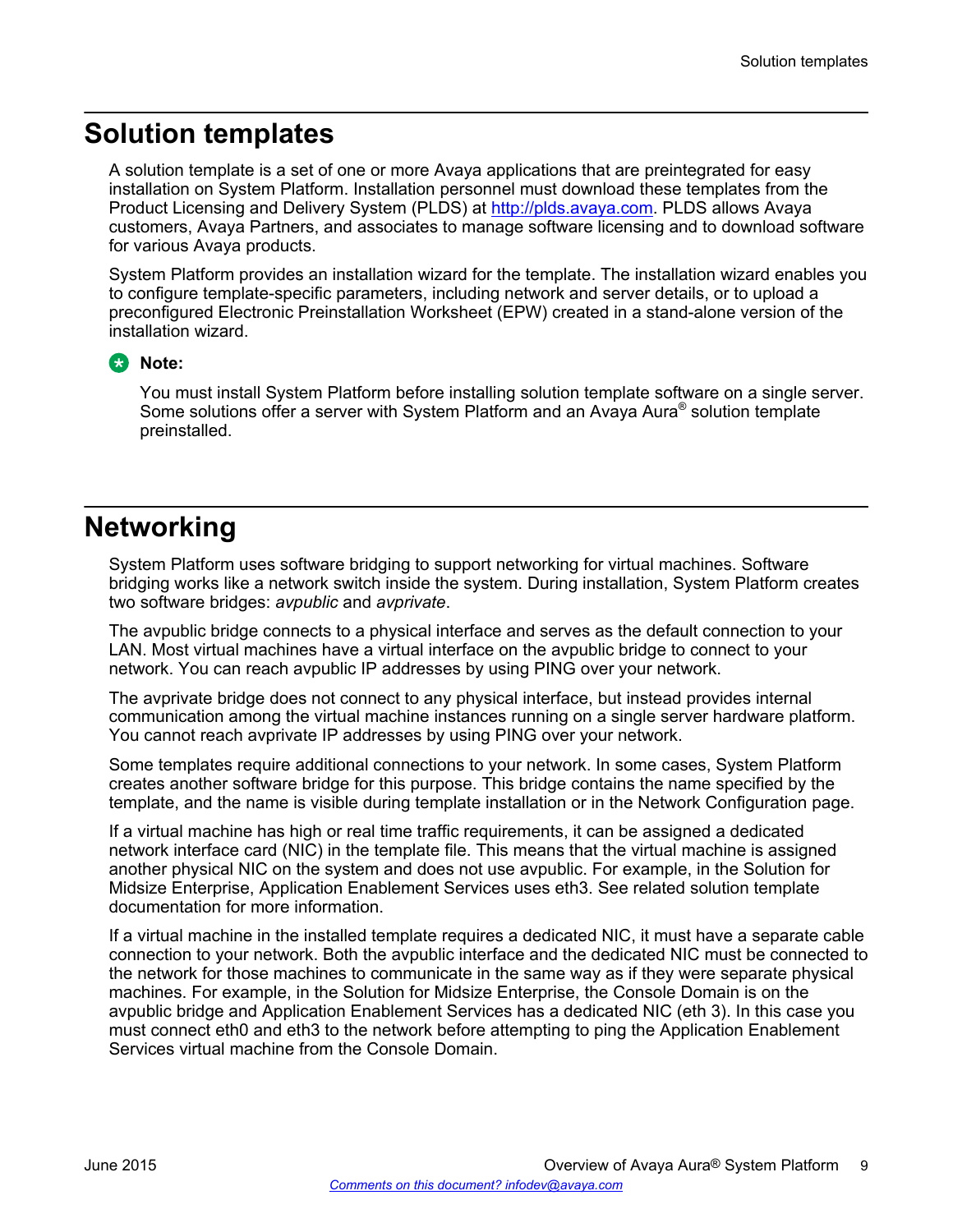## <span id="page-9-0"></span>**High Availability**

System Platform applications can have High Availability through a redundant hardware and software setup. The primary node continuously updates the secondary node with any changes in system configuration or runtime data. When the primary server fails, the secondary server uses that data to restore all functionality to the system. For more information, see the System Platform High Availability introduction in your solution template documentation.

### **B** Note:

System Platform High Availability is available only with supporting solution templates. (Some templates implement a different, solution-specific, High Availability configuration independent of System Platform High Availability.)

## **Remote serviceability**

Avaya or Avaya Partner support personnel can access and service System Platform from a remote location so that a site service call becomes unnecessary.

System Platform uses Secure Access Link (SAL), which is an Avaya serviceability solution for support and remote management. SAL provides remote access and alarm reporting capabilities for Avaya and Avaya Partners.

SAL uses your existing Internet connectivity to facilitate remote support. All communication outbound from your environment uses encapsulated Hypertext Transfer Protocol Secure (HTTPS). This is just one of many security features used by SAL to support secure remote access.

Avaya Partners without a SAL Concentrator must provide their own IP-based connectivity (for example, B2B VPN connection) to deliver remote services.

### **Important:**

The SAL Gateway in the Services Virtual Machine or on a stand-alone server supports System Platform and Avaya Aura® solution templates. Avaya Partners and customers must register SAL, the solution template, and System Platform with Avaya during installation, and must configure SAL for remote support. Avaya support will be delayed or not possible if SAL is improperly implemented or inoperative. System Platform and SAL do not support modem connections.